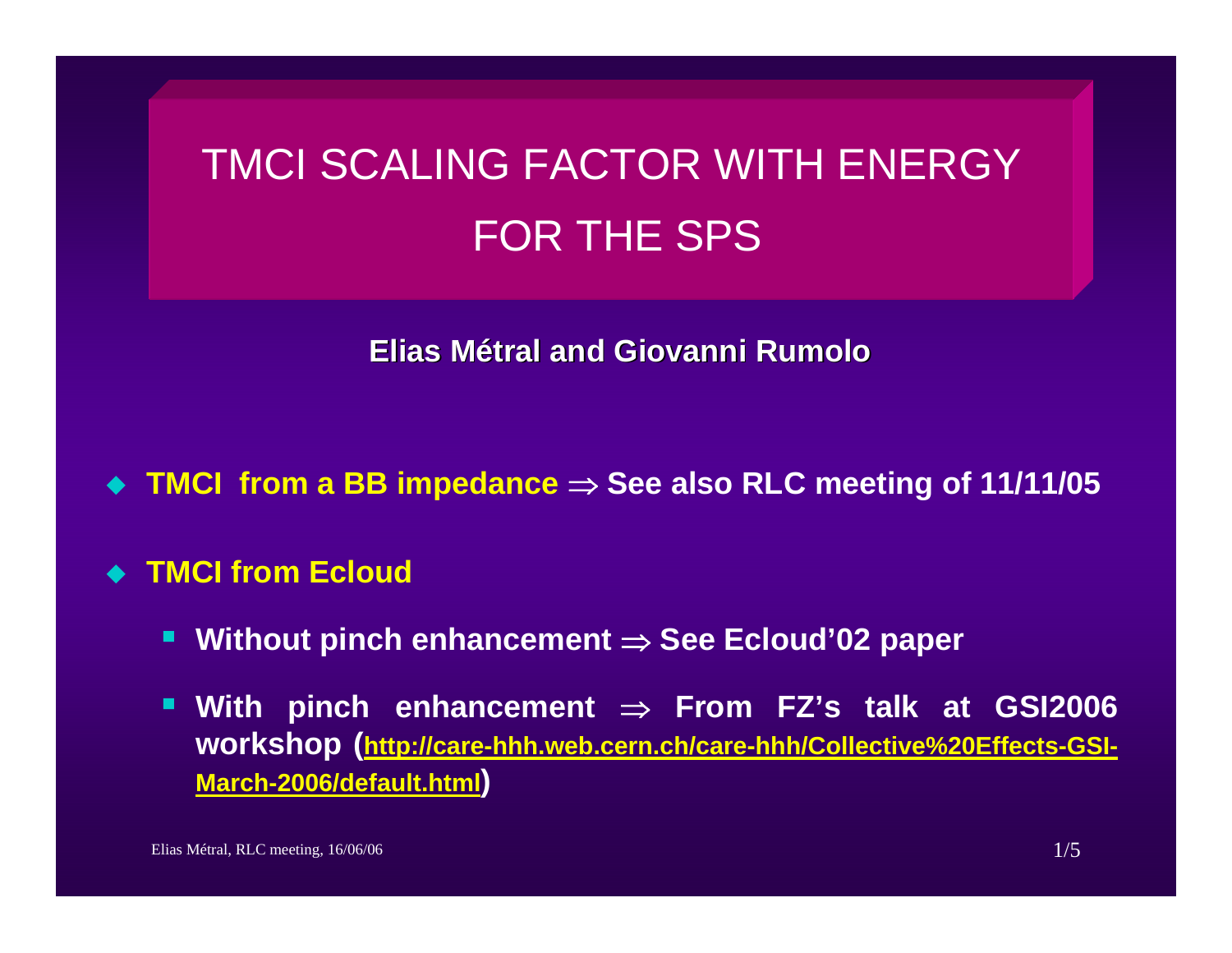### **FROM ANALYTICAL ESTIMATES FROM ANALYTICAL ESTIMATES**

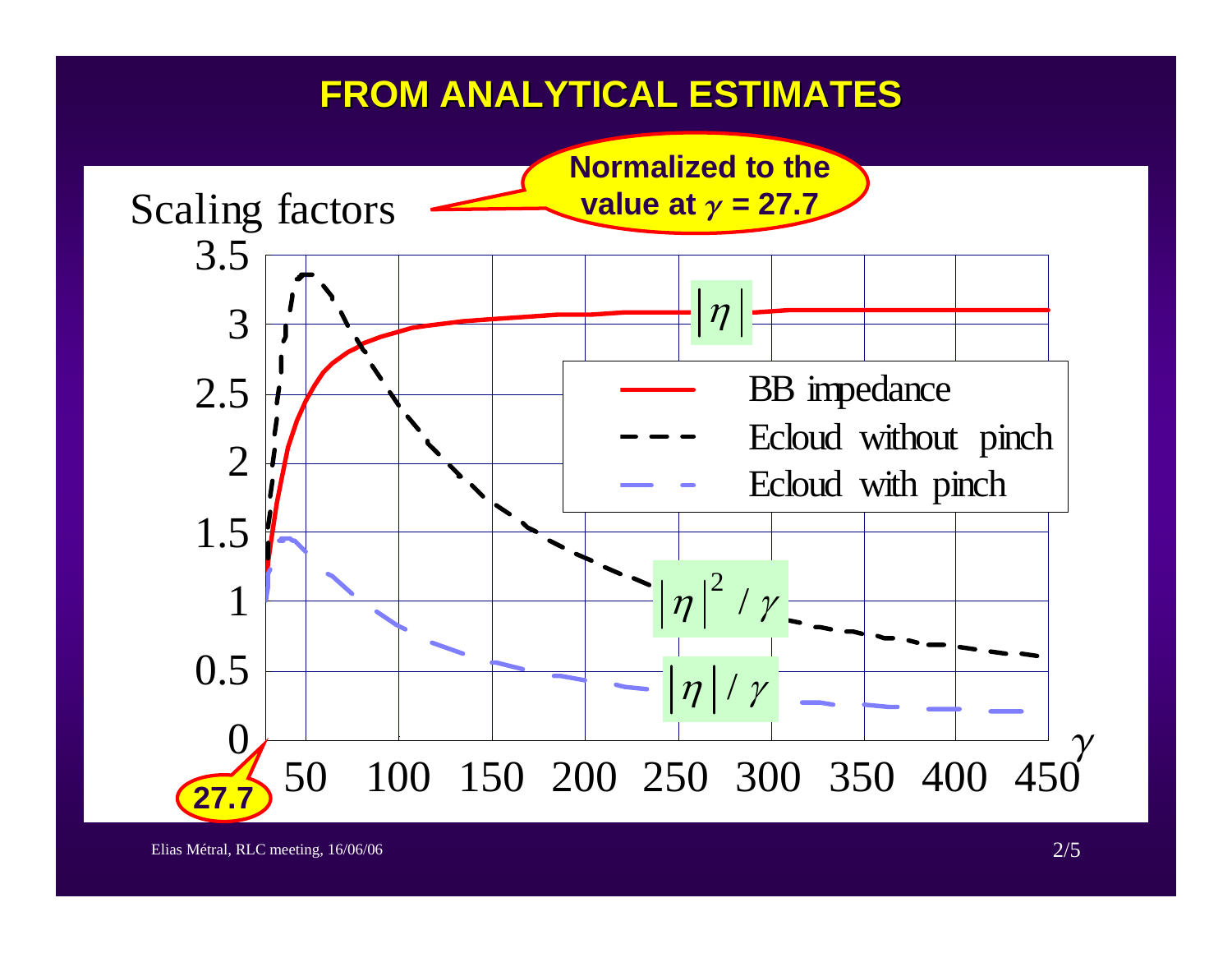#### **FROM HEADTAIL SIMULATIONS: BB IMPEDANCE**

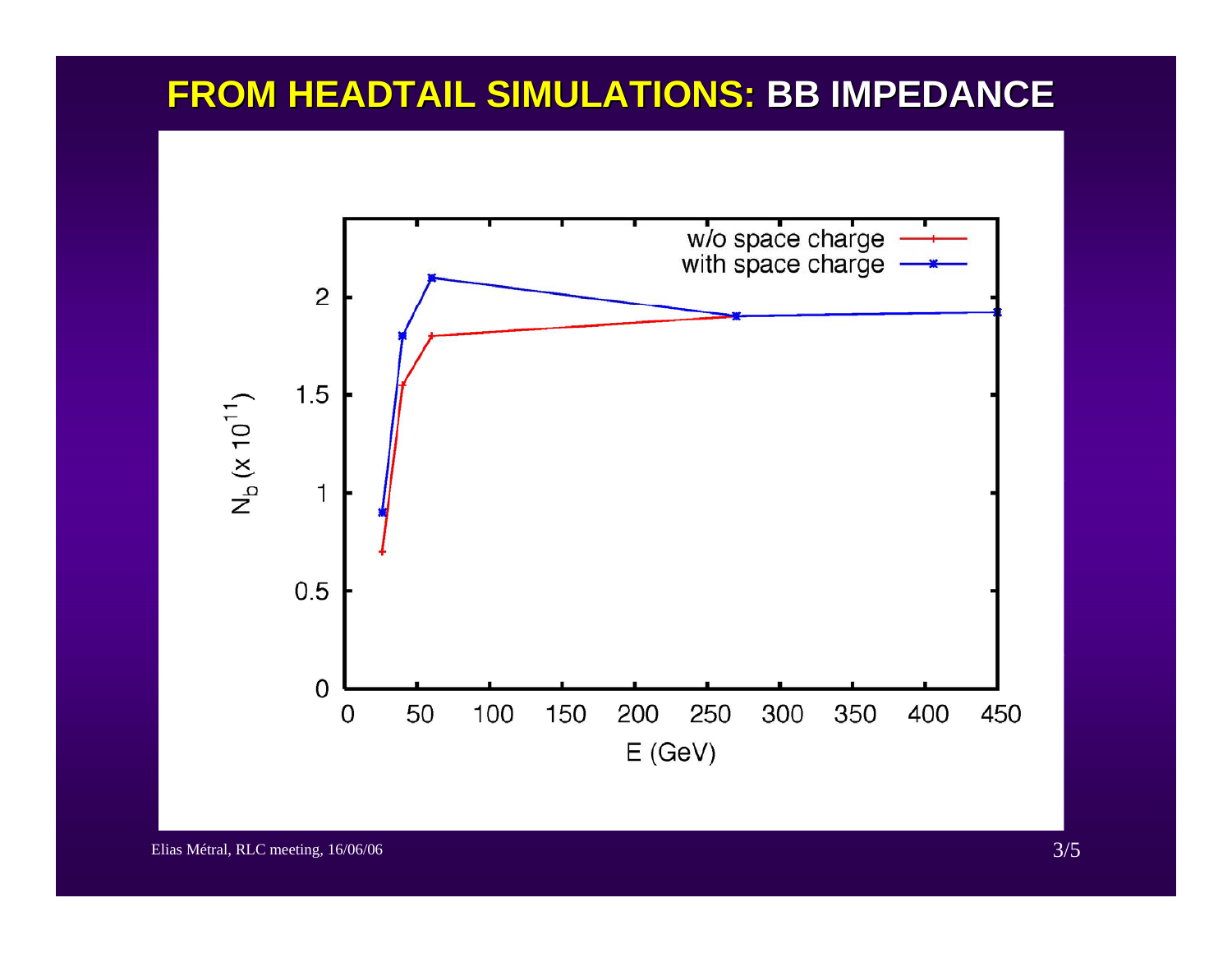#### **FROM HEADTAIL SIMULATIONS: FROM HEADTAIL SIMULATIONS: ECLOUD**



#### **DIPOLE REGION DIPOLE REGION**